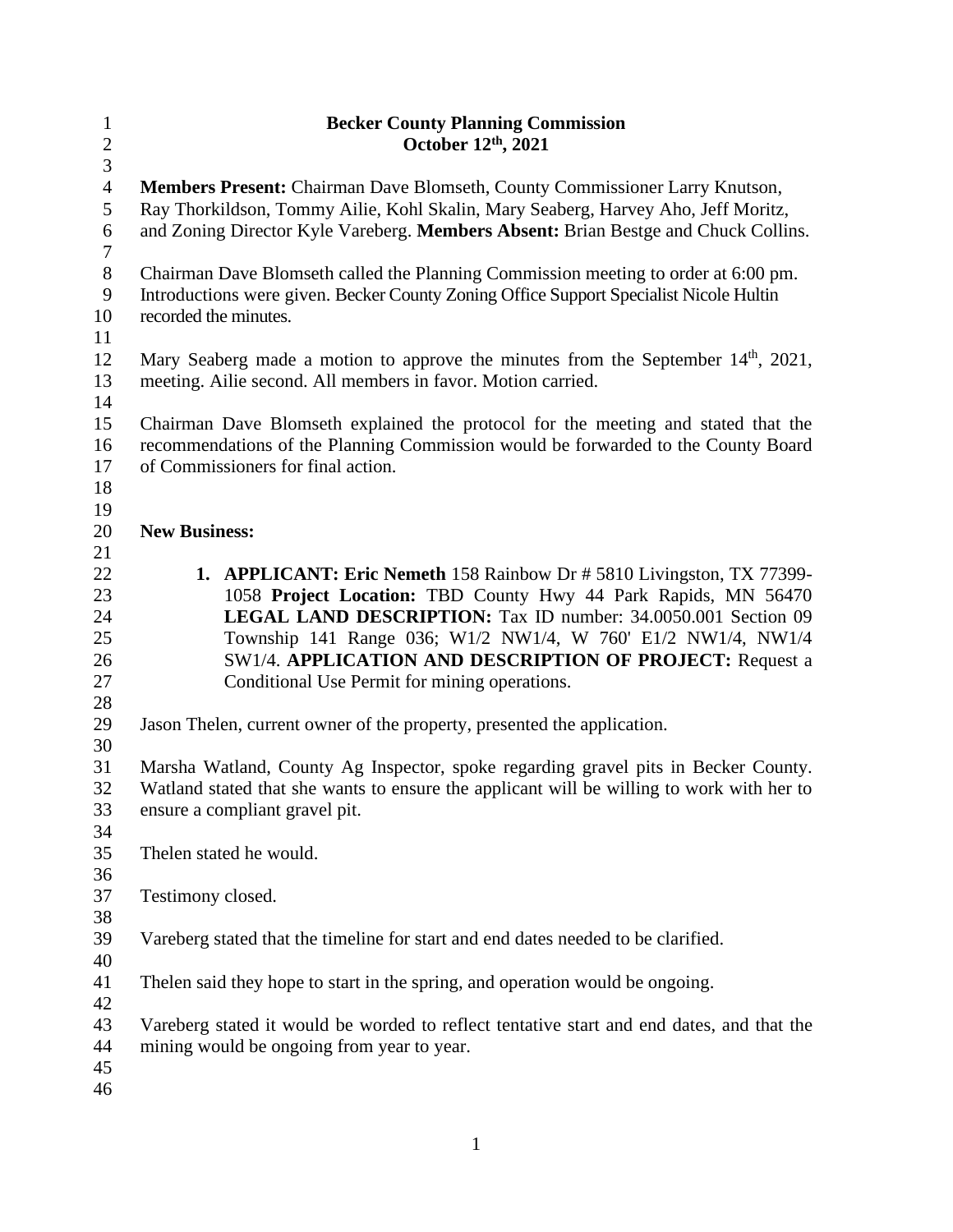| 47<br>48 | <b>MOTION:</b> Skalin motioned to approve the application with the clarification<br>that start and end dates will be tentative with ongoing mining operations; |  |
|----------|----------------------------------------------------------------------------------------------------------------------------------------------------------------|--|
| 49       | Seaberg second. All in favor. Motion carried.                                                                                                                  |  |
| 50       |                                                                                                                                                                |  |
| 51       |                                                                                                                                                                |  |
| 52       |                                                                                                                                                                |  |
| 53       | <b>2. APPLICANT: Kevin P &amp; Todd A Dirks 54097 Grant St Osage, MN 56570</b>                                                                                 |  |
| 54       | Project Location: 54097 Grant St Osage, MN 56570 LEGAL LAND                                                                                                    |  |
| 55       | <b>DESCRIPTION:</b> Tax ID number 21.0109.000 Section 17 Township 140                                                                                          |  |
| 56       | Range 036; GOVT LOTS 1 & 2 EX 10 AC TO BURR, 13.65 AC TO                                                                                                       |  |
| 57       | SARGENT & 6 AC TO 21.0109.001. Todd A & LeeAnn M Dirks 54125                                                                                                   |  |
| 58       | Grant St Osage, MN 56570 Project Location: 54125 Grant St Osage, Mn                                                                                            |  |
| 59       | 56570 LEGAL LAND DESCRIPTION: 21.0109.001 Section 17 Township                                                                                                  |  |
| 60       | 140 Range 036; EAST 175' OF GOVT LOT 1, WEST 100' OF NE1/4 NW1/4                                                                                               |  |
| 61       | & PT GOVT LOT 2: BEG NE COR GOVT LOT 2 TH S 138.60', W TO                                                                                                      |  |
| 62       | STRAIGHT LK NWLY AL LK TO N LN GOVT LOT 2, THE AL N LN TO                                                                                                      |  |
| 63       | POB EX TWP RD. APPLICATION AND DESCRIPTION<br>OF                                                                                                               |  |
| 64       | <b>PROJECT:</b> Request a Conditional Use Permit for an expansion to an existing                                                                               |  |
| 65       | licensed resort for twenty-six (26) units.                                                                                                                     |  |
| 66       |                                                                                                                                                                |  |
| 67       |                                                                                                                                                                |  |
| 68       | David Dirks with R & D Resort and Campground presented the application.                                                                                        |  |
| 69       |                                                                                                                                                                |  |
| 70       | Aho asked about the potential boundary line adjustment that will need to be done to meet                                                                       |  |
| 71       | the request.                                                                                                                                                   |  |
| 72       |                                                                                                                                                                |  |
| 73       | Dirks clarified that the neighbor, an owner of $R \& D$ Resort will be adding some of their                                                                    |  |
| 74       | land to the Resort's parcel in order to have the appropriate amount of shoreland and non-                                                                      |  |
| 75       | shoreland acreage for this request.                                                                                                                            |  |
| 76       |                                                                                                                                                                |  |
| 77       | Knutson asked about docking.                                                                                                                                   |  |
| 78       |                                                                                                                                                                |  |
| 79       | Dirks stated they would not be increasing the number of docks.                                                                                                 |  |
| 80       |                                                                                                                                                                |  |
| 81       | Skalin asked if there would still be transient sites.                                                                                                          |  |
| 82       |                                                                                                                                                                |  |
| 83       | Dirks confirmed.                                                                                                                                               |  |
| 84       |                                                                                                                                                                |  |
| 85       | Vareberg clarified that the request would result in a total number of five (5) rooms in the                                                                    |  |
| 86       | lodge, six (6) cabins, and expansion from twenty-three (23) to forty-nine (49) seasonal                                                                        |  |
| 87       | units, and the existing number of transient spots.                                                                                                             |  |
| 88       |                                                                                                                                                                |  |
| 89       | <b>Testimony Closed.</b>                                                                                                                                       |  |
| 90       |                                                                                                                                                                |  |
| 91       |                                                                                                                                                                |  |